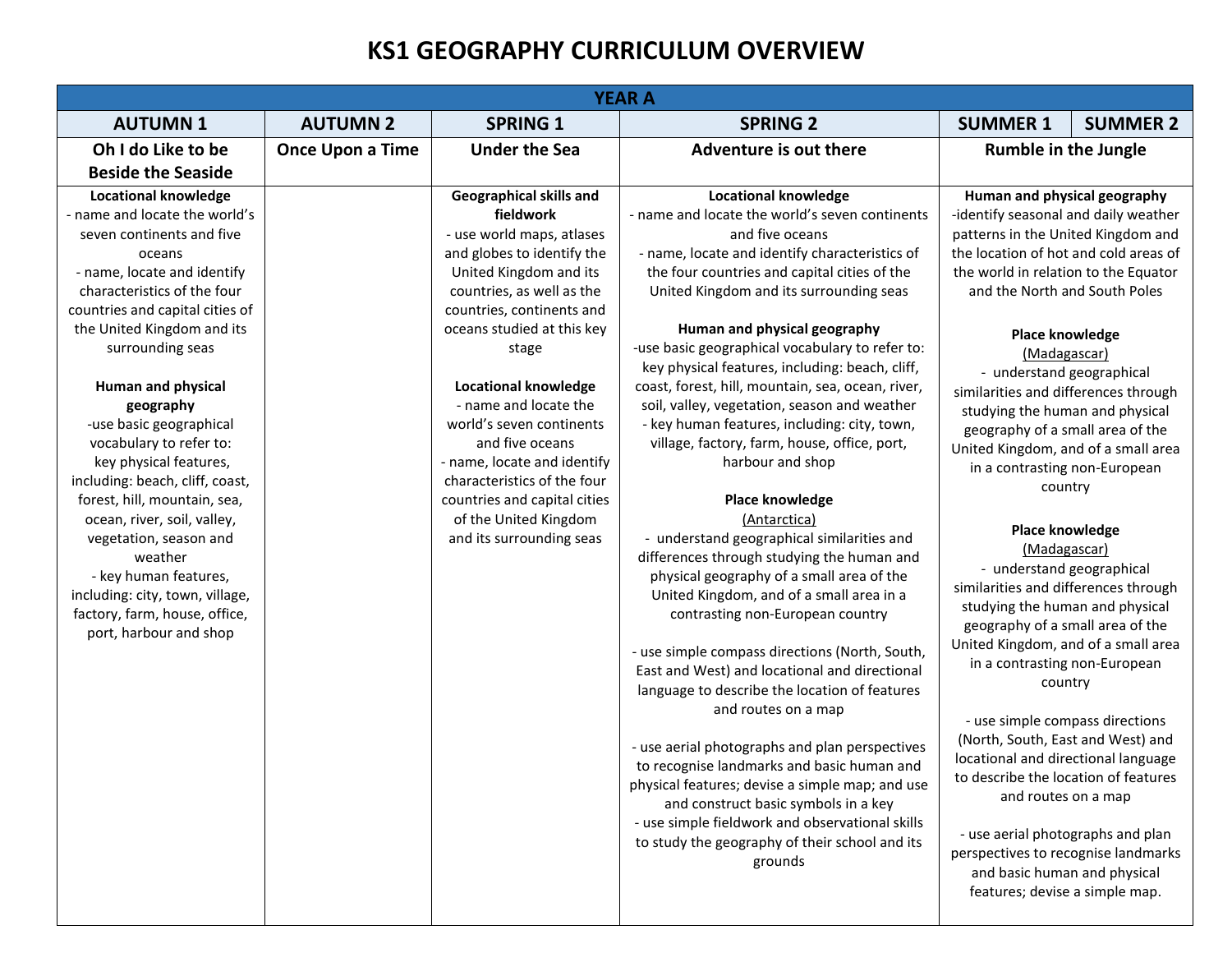| <b>YEAR B</b>        |                                                                                                                                                                                                                                                                                                                                                                                                                                                                                                                                   |                                                                                                                                                                                                                                                                                                                                                     |                       |  |                 |                                                                                                                                                                                                                                                                                                                                                                                                                 |
|----------------------|-----------------------------------------------------------------------------------------------------------------------------------------------------------------------------------------------------------------------------------------------------------------------------------------------------------------------------------------------------------------------------------------------------------------------------------------------------------------------------------------------------------------------------------|-----------------------------------------------------------------------------------------------------------------------------------------------------------------------------------------------------------------------------------------------------------------------------------------------------------------------------------------------------|-----------------------|--|-----------------|-----------------------------------------------------------------------------------------------------------------------------------------------------------------------------------------------------------------------------------------------------------------------------------------------------------------------------------------------------------------------------------------------------------------|
| <b>AUTUMN1</b>       | <b>AUTUMN 2</b>                                                                                                                                                                                                                                                                                                                                                                                                                                                                                                                   | <b>SPRING 1</b>                                                                                                                                                                                                                                                                                                                                     | <b>SPRING 2</b>       |  | <b>SUMMER 1</b> | <b>SUMMER 2</b>                                                                                                                                                                                                                                                                                                                                                                                                 |
| <b>Super Hero Me</b> | <b>Donington Detectives</b>                                                                                                                                                                                                                                                                                                                                                                                                                                                                                                       | Ice, Ice Baby                                                                                                                                                                                                                                                                                                                                       | <b>Jurassic World</b> |  |                 | <b>Green Fingers</b>                                                                                                                                                                                                                                                                                                                                                                                            |
|                      | Place knowledge<br>- understand geographical<br>similarities and differences<br>through studying the<br>human and physical<br>geography of a small area of<br>the United Kingdom<br>(Castle Donington)<br>Geographic+al skills and<br>fieldwork<br>use simple compass<br>directions (North, South,<br>East and West) and<br>locational and directional                                                                                                                                                                            | <b>Locational knowledge</b><br>- name and locate the<br>world's seven continents and<br>five oceans<br><b>Human and physical</b><br>geography<br>-identify seasonal and daily<br>weather patterns in the<br>United Kingdom and the<br>location of hot and cold<br>areas of the world in relation<br>to the Equator and the North<br>and South Poles |                       |  |                 | Human and physical geography<br>-identify seasonal and daily weather patterns<br>in the United Kingdom and the location of hot<br>and cold areas of the world in relation to the<br>Equator and the North and South Poles<br>(exploring how climate affects the food<br>produce grown in certain countries- E.G.-<br>Deserts/Kenya/The Equator)<br>(What's the weather like today? / other parts<br>of the UK?) |
|                      | language [for example, near<br>and far; left and right], to<br>describe the location of<br>features and routes on a<br>map<br>- use aerial photographs<br>and plan perspectives to<br>recognise landmarks and<br>basic human and physical<br>features; devise a simple<br>map; and use and construct<br>basic symbols in a key<br>- use simple fieldwork and<br>observational skills to study<br>the geography of their<br>school and its grounds and<br>the key human and physical<br>features of its surrounding<br>environment | <b>Human and physical</b><br>geography<br>-use basic geographical<br>vocabulary to refer to:<br>key physical features, sea,<br>ocean, season and weather<br>- key human features,<br>including: city, port, harbour                                                                                                                                 |                       |  |                 |                                                                                                                                                                                                                                                                                                                                                                                                                 |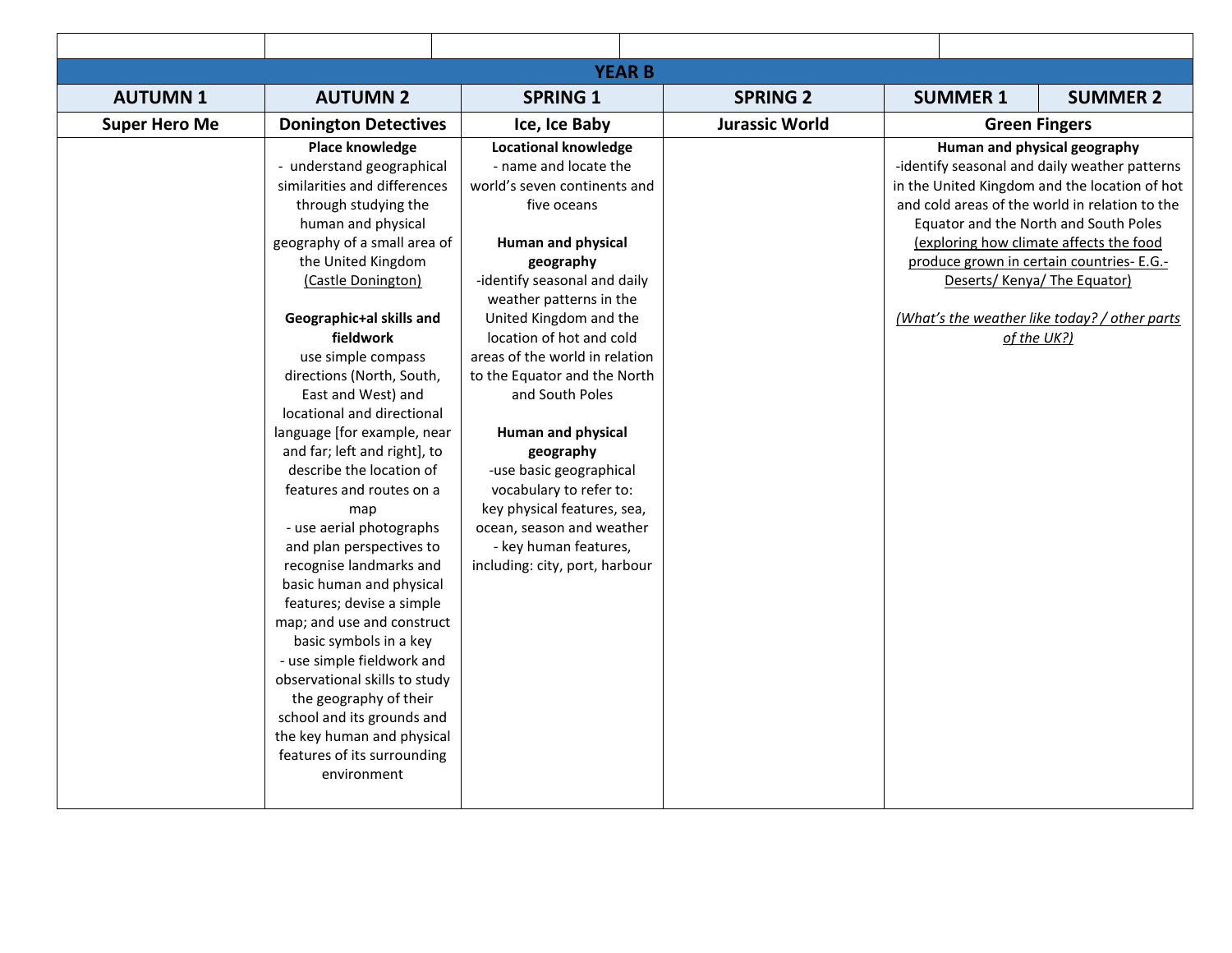## **LOWER KS2 GEOGRAPHY CURRICULUM OVERVIEW**

|                                            |                                                         | <b>YEAR A</b>          |                                |                                                                                                       |                 |
|--------------------------------------------|---------------------------------------------------------|------------------------|--------------------------------|-------------------------------------------------------------------------------------------------------|-----------------|
| <b>AUTUMN1</b>                             | <b>AUTUMN 2</b>                                         | <b>SPRING 1</b>        | <b>SPRING 2</b>                | <b>SUMMER 1</b>                                                                                       | <b>SUMMER 2</b> |
| <b>Earth Rocks!</b>                        | <b>Road Trip USA</b>                                    | <b>The Flintstones</b> | <b>Raiders &amp; Traders</b>   | Where the Rainforest Meets the Sea                                                                    |                 |
|                                            |                                                         |                        |                                |                                                                                                       |                 |
|                                            |                                                         |                        |                                |                                                                                                       |                 |
| <b>Human and physical</b>                  | Human and physical                                      |                        | Human and physical             | <b>Place Knowledge</b>                                                                                |                 |
| geography                                  | geography                                               |                        | geography                      |                                                                                                       |                 |
|                                            | Describe and understand                                 |                        | Describe and understand        | Understand geographical similarities and differences                                                  |                 |
| Describe and understand key<br>aspects of: | key aspects of:                                         |                        | key aspects of:                | through the study of human and physical geography<br>of a region of the United Kingdom, a region in a |                 |
| physical geography, including:             | physical geography,                                     |                        | physical geography,            | European country, and a region within North or                                                        |                 |
| climate zones, biomes and                  | including: climate zones,                               |                        | including: climate zones,      | South America- (Brazil- The Amazon Rainforest)                                                        |                 |
| vegetation belts, rivers,                  | biomes and vegetation                                   |                        | biomes and vegetation          |                                                                                                       |                 |
| mountains, volcanoes and                   | belts, rivers, mountains,                               |                        | belts, rivers, mountains,      | Human and physical geography                                                                          |                 |
| earthquakes, and the water                 | volcanoes and                                           |                        | volcanoes and                  | Describe and understand key aspects of:                                                               |                 |
| cycle                                      | earthquakes, and the water                              |                        | earthquakes, and the           | Physical geography, including: climate zones,                                                         |                 |
| Mountains Alps- and look                   | cycle                                                   |                        | water cycle                    | biomes and vegetation belts, rivers, mountains,                                                       |                 |
| <b>European Countries that Alps</b>        |                                                         |                        |                                | volcanoes and earthquakes, and the water cycle                                                        |                 |
| lie in. Similarities/ Differences          | Human geography,                                        |                        | <b>Geographical skills and</b> |                                                                                                       |                 |
| between UK- Ben Nevis?                     | including: types of                                     |                        | <b>Fieldwork</b>               | Human geography, including: types of settlement                                                       |                 |
|                                            | settlement and land use,                                |                        |                                | and land use, economic activity including trade                                                       |                 |
| Human geography, including:                | economic activity including                             |                        | Use Maps, atlases,             | links, and the distribution of natural resources                                                      |                 |
| types of settlement and land               | trade links, and the                                    |                        | globes and digital/            | including energy, food, minerals and water                                                            |                 |
| use, economic activity                     | distribution of natural                                 |                        | computer mapping to            |                                                                                                       |                 |
| including trade links, and the             | resources including energy,                             |                        | locate countries and           |                                                                                                       |                 |
| distribution of natural                    | food, minerals and water                                |                        | describe features              |                                                                                                       |                 |
| resources including energy,                |                                                         |                        | studied.                       |                                                                                                       |                 |
| food, minerals and water                   | <b>Place Knowledge</b>                                  |                        |                                |                                                                                                       |                 |
|                                            |                                                         |                        | Trade Routes-Rivers/           |                                                                                                       |                 |
|                                            | Understand geographical<br>similarities and differences |                        | oceans                         |                                                                                                       |                 |
|                                            | through the study of human                              |                        |                                |                                                                                                       |                 |
|                                            | and physical geography of a                             |                        |                                |                                                                                                       |                 |
|                                            | region of the United                                    |                        |                                |                                                                                                       |                 |
|                                            | Kingdom, a region in a                                  |                        |                                |                                                                                                       |                 |
|                                            | European country, and a                                 |                        |                                |                                                                                                       |                 |
|                                            | region within North                                     |                        |                                |                                                                                                       |                 |
|                                            | <b>America (The USA, New</b>                            |                        |                                |                                                                                                       |                 |
|                                            | <b>York, American Landmarks,</b>                        |                        |                                |                                                                                                       |                 |
|                                            | Travelling)                                             |                        |                                |                                                                                                       |                 |
|                                            |                                                         |                        |                                |                                                                                                       |                 |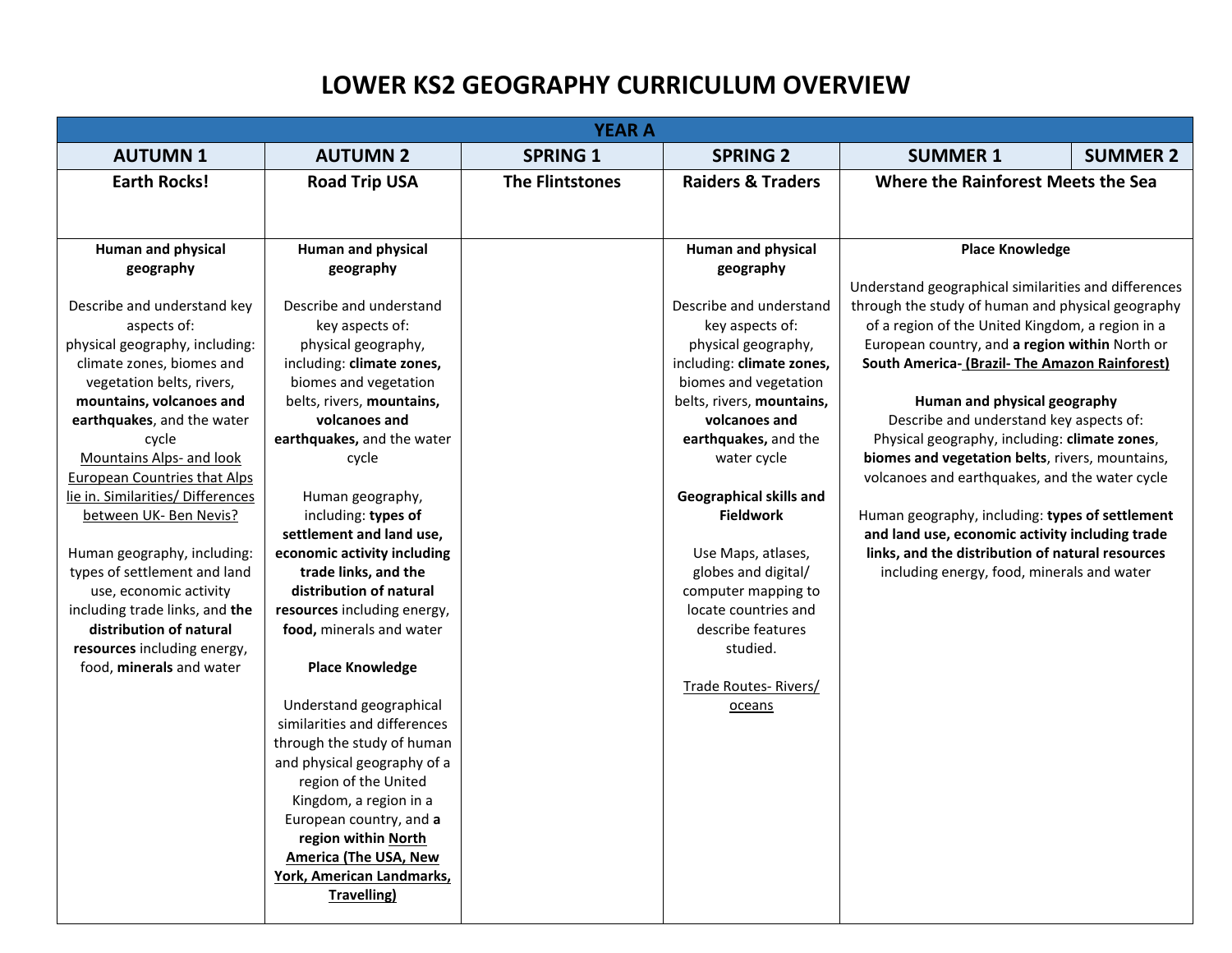| <b>YEAR B</b>        |                                                     |                         |                         |                       |                                 |  |
|----------------------|-----------------------------------------------------|-------------------------|-------------------------|-----------------------|---------------------------------|--|
| <b>AUTUMN1</b>       | <b>AUTUMN 2</b>                                     | <b>SPRING 1</b>         | <b>SPRING 2</b>         | <b>SUMMER 1</b>       | <b>SUMMER 2</b>                 |  |
| <b>Marvellous Me</b> | <b>The Fabulous</b>                                 | Lights, Camera, Action! | The Rampaging           | May the Force Be With | <b>Location</b>                 |  |
|                      | <b>Pharaohs</b>                                     |                         | <b>Romans</b>           | You                   | Location                        |  |
|                      | <b>Human and physical</b>                           |                         | <b>Place Knowledge</b>  |                       | <b>Location Knowledge</b>       |  |
|                      | geography                                           |                         |                         |                       |                                 |  |
|                      |                                                     |                         | Understand geographical |                       | Name and locate                 |  |
|                      | Human geography,                                    |                         | similarities and        |                       | counties and cities of          |  |
|                      | including: types of                                 |                         | differences through the |                       | the United Kingdom,             |  |
|                      | settlement and land use,                            |                         | study of human and      |                       | geographical regions            |  |
|                      | economic activity including                         |                         | physical geography of a |                       | and their identifying           |  |
|                      | trade links, and the                                |                         | region of the United    |                       | human and physical              |  |
|                      | distribution of natural                             |                         | Kingdom, a region in a  |                       | characteristics, key            |  |
|                      | resources including energy,                         |                         | European country, and a |                       | topographical                   |  |
|                      | food, minerals and water                            |                         | region within North or  |                       | features (including             |  |
|                      | <b>Location Knowledge</b>                           |                         | South America           |                       | hills, mountains,               |  |
|                      |                                                     |                         | (Rome)                  |                       | coasts and rivers),             |  |
|                      | Locate the world's                                  |                         |                         |                       | and land-use                    |  |
|                      | countries, using maps to<br>focus on Africa and the |                         |                         |                       | patterns; and                   |  |
|                      | location of Egypt,                                  |                         |                         |                       | understand how<br>some of these |  |
|                      | concentrating on its key                            |                         |                         |                       | aspects have                    |  |
|                      | physical and human                                  |                         |                         |                       | changed over time               |  |
|                      | characteristics and major                           |                         |                         |                       |                                 |  |
|                      | cities                                              |                         |                         |                       | <b>Geographical skills</b>      |  |
|                      |                                                     |                         |                         |                       | and fieldwork                   |  |
|                      | Identify the position and                           |                         |                         |                       |                                 |  |
|                      | significance of latitude,                           |                         |                         |                       | Use the eight points            |  |
|                      | longitude, Equator,                                 |                         |                         |                       | of a compass, four              |  |
|                      | Northern Hemisphere,                                |                         |                         |                       | and six-figure grid             |  |
|                      | Southern Hemisphere, the                            |                         |                         |                       | references, symbols             |  |
|                      | <b>Tropics of Cancer and</b>                        |                         |                         |                       | and key (including              |  |
|                      | Capricorn, Arctic and                               |                         |                         |                       | the use of Ordnance             |  |
|                      | <b>Antarctic Circle, the</b>                        |                         |                         |                       | Survey maps) to build           |  |
|                      | Prime/Greenwich Meridian                            |                         |                         |                       | their knowledge of              |  |
|                      | and time zones (including                           |                         |                         |                       | the United Kingdom              |  |
|                      | day and night)                                      |                         |                         |                       | and the wider world             |  |
|                      | Egypt-Location/ the River                           |                         |                         |                       | Use fieldwork to                |  |
|                      | Nile                                                |                         |                         |                       | observe, measure                |  |
|                      |                                                     |                         |                         |                       | and record the                  |  |
|                      |                                                     |                         |                         |                       | human and physical              |  |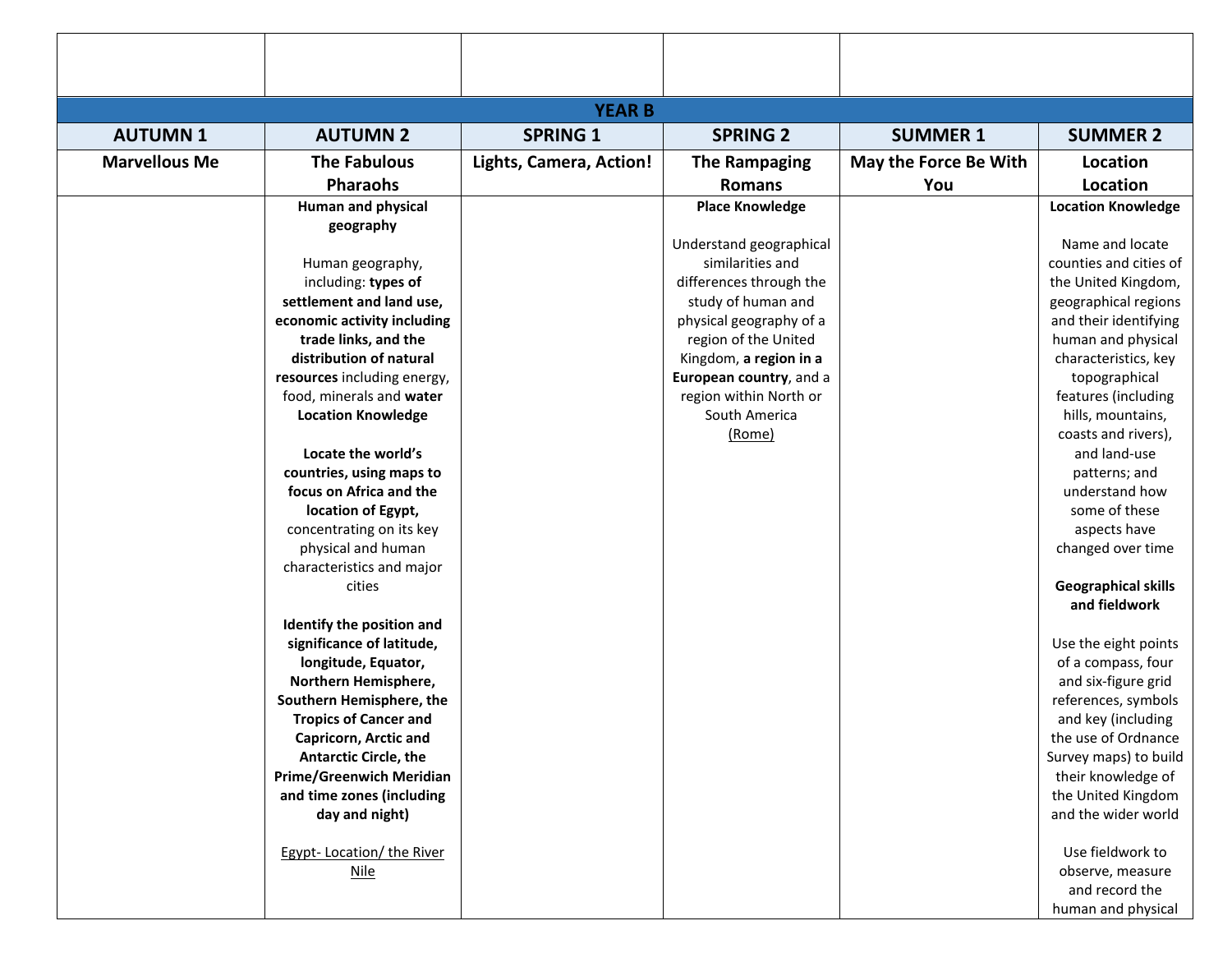|  |  | features in the local<br>area using a range of<br>methods, including<br>sketch maps, plans<br>and graphs, and<br>digital technologies |
|--|--|---------------------------------------------------------------------------------------------------------------------------------------|
|  |  | Yorkshire/<br>Derbyshire case<br>study-Location TBC                                                                                   |

## **UPPER KS2 GEOGRAPHY CURRICULUM OVERVIEW**

|                                                                                                                                                                                                                                                                                                                                          |                    | <b>YEAR A</b>                                                                                                                                                                                                                                                                                                                                                               |                                                                                                                                                                                                                                                                                                                                                                   |                                                                                                                                                                                                                                                                                                                                                                                                 |                 |
|------------------------------------------------------------------------------------------------------------------------------------------------------------------------------------------------------------------------------------------------------------------------------------------------------------------------------------------|--------------------|-----------------------------------------------------------------------------------------------------------------------------------------------------------------------------------------------------------------------------------------------------------------------------------------------------------------------------------------------------------------------------|-------------------------------------------------------------------------------------------------------------------------------------------------------------------------------------------------------------------------------------------------------------------------------------------------------------------------------------------------------------------|-------------------------------------------------------------------------------------------------------------------------------------------------------------------------------------------------------------------------------------------------------------------------------------------------------------------------------------------------------------------------------------------------|-----------------|
| <b>AUTUMN1</b>                                                                                                                                                                                                                                                                                                                           | <b>AUTUMN 2</b>    | <b>SPRING 1</b>                                                                                                                                                                                                                                                                                                                                                             | <b>SPRING 2</b>                                                                                                                                                                                                                                                                                                                                                   | <b>SUMMER 1</b>                                                                                                                                                                                                                                                                                                                                                                                 | <b>SUMMER 2</b> |
| To Infinity and Beyond!                                                                                                                                                                                                                                                                                                                  | Let There Be Light | <b>The Groovy Greeks</b>                                                                                                                                                                                                                                                                                                                                                    | <b>On Safari</b>                                                                                                                                                                                                                                                                                                                                                  | All of the Fun of the Fair                                                                                                                                                                                                                                                                                                                                                                      |                 |
|                                                                                                                                                                                                                                                                                                                                          |                    |                                                                                                                                                                                                                                                                                                                                                                             |                                                                                                                                                                                                                                                                                                                                                                   |                                                                                                                                                                                                                                                                                                                                                                                                 |                 |
| <b>Location Knowledge</b>                                                                                                                                                                                                                                                                                                                |                    | <b>Location Knowledge</b>                                                                                                                                                                                                                                                                                                                                                   | Human and physical geography                                                                                                                                                                                                                                                                                                                                      | <b>Location Knowledge</b>                                                                                                                                                                                                                                                                                                                                                                       |                 |
| Identify the position and<br>significance of latitude,<br>longitude, Equator, Northern<br>Hemisphere, Southern<br>Hemisphere, the Tropics of<br>Cancer and Capricorn, Arctic<br>and Antarctic Circle, the<br>Prime/Greenwich Meridian                                                                                                    |                    | Locate the world's countries,<br>using maps to focus on <b>Europe</b><br>(including the location of Russia),<br>concentrating on their<br>environmental regions, key<br>physical and human<br>characteristics, countries, and<br>major cities                                                                                                                               | Describe and understand key<br>aspects of:<br>physical geography, including:<br>climate zones, biomes and<br>vegetation belts, rivers, mountains,<br>volcanoes and earthquakes, and<br>the water cycle                                                                                                                                                            | Identify the position and significance of<br>latitude, longitude, Equator, Northern<br>Hemisphere, Southern Hemisphere, the<br>Tropics of Cancer and Capricorn, Arctic<br>and Antarctic Circle, the<br>Prime/Greenwich Meridian and time<br>zones (including day and night)                                                                                                                     |                 |
| and time zones (including day<br>and night)<br>Geographical skills and<br>fieldwork<br>Use the eight points of a<br>compass, four and six-figure<br>grid references, symbols and<br>key (including the use of<br>Ordnance Survey maps) to<br>build their knowledge of the<br>United Kingdom and the<br>wider world<br>(UFO landing site) |                    | Human and physical geography<br>Describe and understand key<br>aspects of:<br>physical geography, including:<br>climate zones, biomes and<br>vegetation belts<br>Human geography, including:<br>types of settlement and land<br>use, economic activity including<br>trade links, and the distribution<br>of natural resources including<br>energy, food, minerals and water | Human geography, including: types<br>of settlement and land use,<br>economic activity including trade<br>links, and the distribution of<br>natural resources including energy,<br>food, minerals and water<br><b>Place Knowledge</b><br>Understand geographical<br>similarities and differences through<br>the study of human and physical<br>geography of Africa | Human and physical geography<br>Describe and understand key aspects of:<br>physical geography, including: climate<br>zones, biomes and vegetation belts<br>Human geography, including: types of<br>settlement and land use, economic<br>activity including trade links, and the<br>distribution of natural resources<br>including energy, food, minerals and<br>water<br><b>Place Knowledge</b> |                 |
|                                                                                                                                                                                                                                                                                                                                          |                    | <b>Place Knowledge</b><br>Understand geographical                                                                                                                                                                                                                                                                                                                           |                                                                                                                                                                                                                                                                                                                                                                   | Understand geographical similarities and<br>differences through the study of human<br>and physical geography of America                                                                                                                                                                                                                                                                         |                 |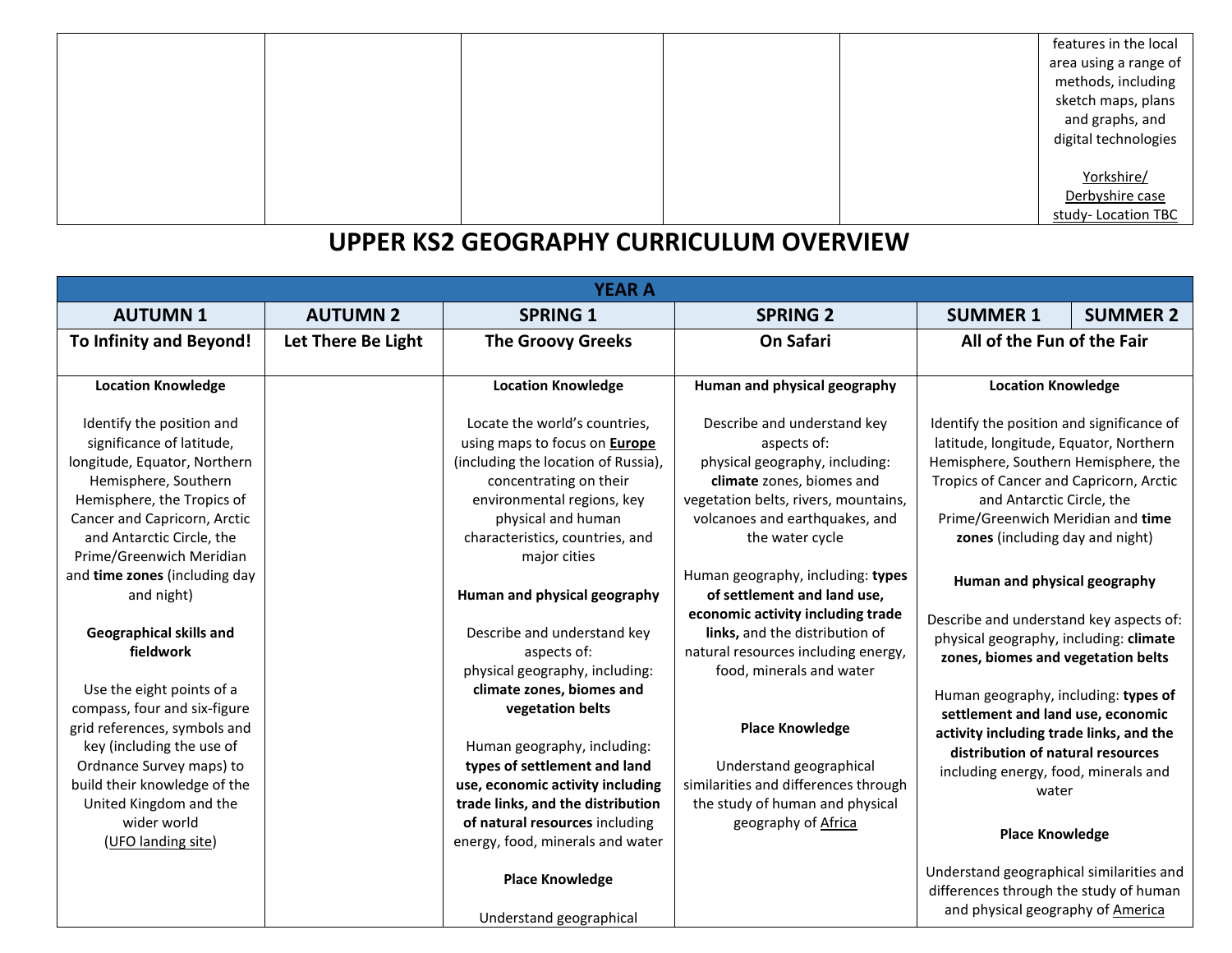|                        |                                                                                                                                                                                                                                                                                                                                                                                                                                                                                                                                                                                                                                                                                          | similarities and differences<br>through the study of human and<br>physical geography of a region of<br>the United Kingdom, a region in a<br>European country, and a region<br>within North or South America<br>(Athens)                                                                                                                                                                                                                                                                                                                        |                                                                                                                                                                                                                                                                                                                                                                                                                                                                          |                 | (Universal Studios Florida) and Europe<br>(Europapark Germany). To plan and<br>design a new fun fair. Where would be<br>suitable? Research current sites.                                                                                                                                                                                                                                                                                                                                                                                                                                                                                                                                                                                                                               |
|------------------------|------------------------------------------------------------------------------------------------------------------------------------------------------------------------------------------------------------------------------------------------------------------------------------------------------------------------------------------------------------------------------------------------------------------------------------------------------------------------------------------------------------------------------------------------------------------------------------------------------------------------------------------------------------------------------------------|------------------------------------------------------------------------------------------------------------------------------------------------------------------------------------------------------------------------------------------------------------------------------------------------------------------------------------------------------------------------------------------------------------------------------------------------------------------------------------------------------------------------------------------------|--------------------------------------------------------------------------------------------------------------------------------------------------------------------------------------------------------------------------------------------------------------------------------------------------------------------------------------------------------------------------------------------------------------------------------------------------------------------------|-----------------|-----------------------------------------------------------------------------------------------------------------------------------------------------------------------------------------------------------------------------------------------------------------------------------------------------------------------------------------------------------------------------------------------------------------------------------------------------------------------------------------------------------------------------------------------------------------------------------------------------------------------------------------------------------------------------------------------------------------------------------------------------------------------------------------|
|                        |                                                                                                                                                                                                                                                                                                                                                                                                                                                                                                                                                                                                                                                                                          | <b>YEAR B</b>                                                                                                                                                                                                                                                                                                                                                                                                                                                                                                                                  |                                                                                                                                                                                                                                                                                                                                                                                                                                                                          |                 |                                                                                                                                                                                                                                                                                                                                                                                                                                                                                                                                                                                                                                                                                                                                                                                         |
| <b>AUTUMN1</b>         | <b>AUTUMN 2</b>                                                                                                                                                                                                                                                                                                                                                                                                                                                                                                                                                                                                                                                                          | <b>SPRING 1</b>                                                                                                                                                                                                                                                                                                                                                                                                                                                                                                                                | <b>SPRING 2</b>                                                                                                                                                                                                                                                                                                                                                                                                                                                          | <b>SUMMER 1</b> | <b>SUMMER 2</b>                                                                                                                                                                                                                                                                                                                                                                                                                                                                                                                                                                                                                                                                                                                                                                         |
| <b>Keeping Healthy</b> | Dig for Victory                                                                                                                                                                                                                                                                                                                                                                                                                                                                                                                                                                                                                                                                          | <b>Amazing Americas</b>                                                                                                                                                                                                                                                                                                                                                                                                                                                                                                                        | <b>The Vile Victorians</b>                                                                                                                                                                                                                                                                                                                                                                                                                                               |                 | <b>Water Worlds</b>                                                                                                                                                                                                                                                                                                                                                                                                                                                                                                                                                                                                                                                                                                                                                                     |
|                        | <b>Location Knowledge</b>                                                                                                                                                                                                                                                                                                                                                                                                                                                                                                                                                                                                                                                                | <b>Place Knowledge</b>                                                                                                                                                                                                                                                                                                                                                                                                                                                                                                                         | <b>Geographical skills and fieldwork</b>                                                                                                                                                                                                                                                                                                                                                                                                                                 |                 | Human and physical geography                                                                                                                                                                                                                                                                                                                                                                                                                                                                                                                                                                                                                                                                                                                                                            |
|                        | Identify the position and<br>significance of latitude,<br>longitude, Equator,<br>Northern Hemisphere,<br>Southern Hemisphere, the<br>Tropics of Cancer and<br>Capricorn, Arctic and<br>Antarctic Circle, the<br>Prime/Greenwich Meridian<br>and time zones (including<br>day and night)<br>Geographical skills and<br>fieldwork<br>Use maps, atlases, globes<br>and digital/computer<br>mapping to locate countries<br>and describe features<br>studied<br>(Allies/ Axis during WW2)<br><b>Place Knowledge</b><br>Understand geographical<br>similarities and differences<br>through the study of human<br>and physical geography of a<br>region of the United<br>Kingdom, a region in a | Understand geographical<br>similarities and differences<br>through the study of human<br>and physical geography of a<br>region of the United Kingdom,<br>a region in a European<br>country, and a region within<br>North America or South<br>America<br>(Mexico)<br><b>Geographical skills and</b><br>fieldwork<br>Use the eight points of a<br>compass, four and six-figure<br>grid references, symbols and<br>key (including the use of<br>Ordnance Survey maps) to<br>build their knowledge of the<br>United Kingdom and the wider<br>world | Use fieldwork to observe, measure<br>and record the human and physical<br>features in the local area using a<br>range of methods, including sketch<br>maps, plans and graphs, and digital<br>technologies.<br>(Local Study-Use Digimap)<br><b>Place Knowledge</b><br>Understand geographical<br>similarities and differences through<br>the study of human and physical<br>geography of India (the British<br>Empire- look at then /now. Also<br>look into trade routes) |                 | Describe and understand key aspects of:<br>physical geography, including: climate<br>zones, biomes and vegetation belts,<br>rivers, mountains, volcanoes and<br>earthquakes, and the water cycle<br>Human geography, including: types of<br>settlement and land use, economic<br>activity including trade links, and the<br>distribution of natural resources<br>including energy, food, minerals and<br>water<br><b>Geographical skills and fieldwork</b><br>Use maps, atlases, globes and<br>digital/computer mapping to locate<br>countries and describe features studied<br>Use fieldwork to observe, measure and<br>record the human and physical features<br>in the local area using a range of<br>methods, including sketch maps, plans<br>and graphs, and digital technologies. |